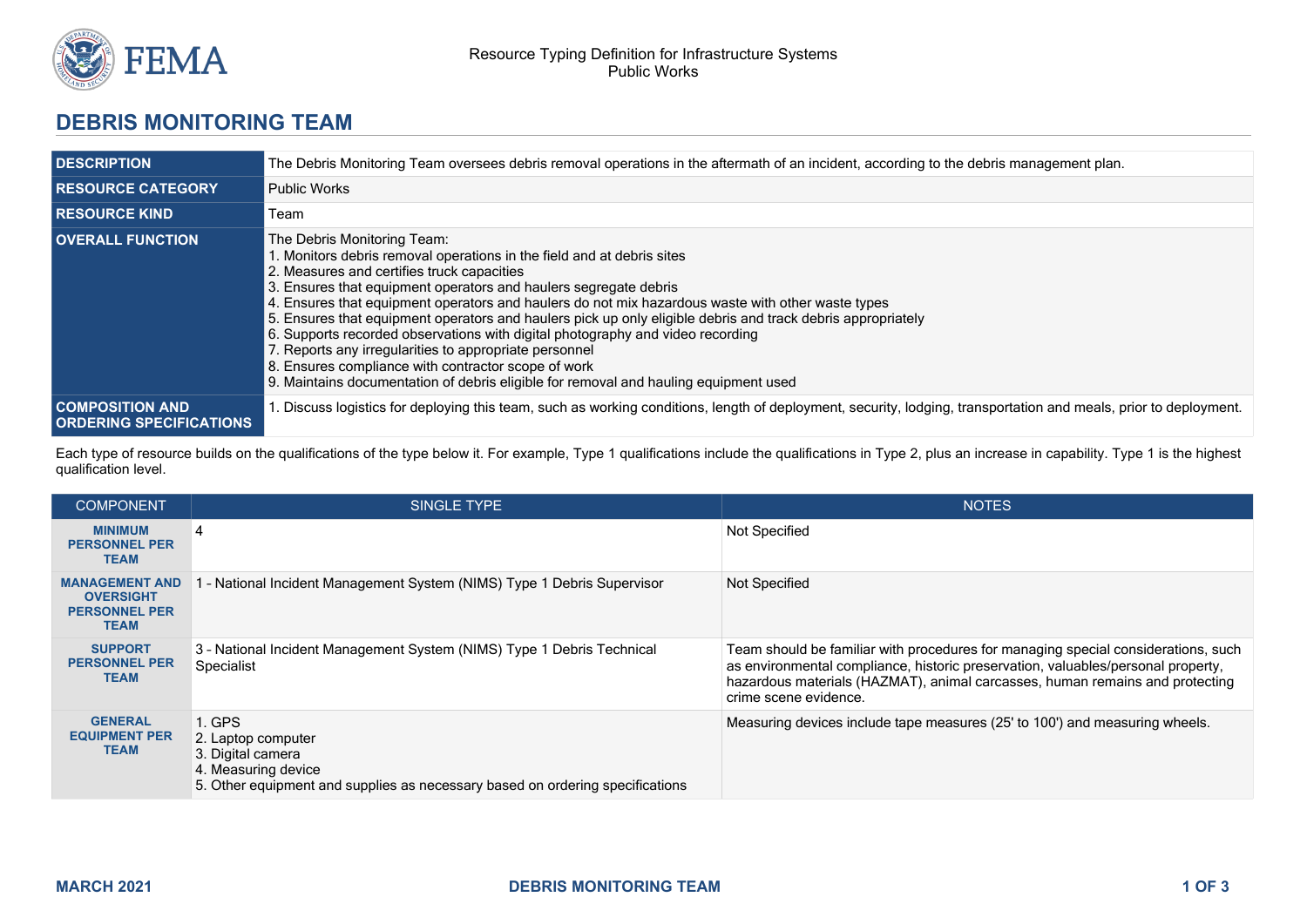

| <b>COMPONENT</b>                                                                                             | SINGLE TYPE                                                                                                                                                                                                            | <b>NOTES</b>                                                                                                                                                                          |
|--------------------------------------------------------------------------------------------------------------|------------------------------------------------------------------------------------------------------------------------------------------------------------------------------------------------------------------------|---------------------------------------------------------------------------------------------------------------------------------------------------------------------------------------|
| <b>PERSONAL</b><br><b>PROTECTIVE</b><br><b>EQUIPMENT (PPE)</b><br><b>EQUIPMENT PER</b><br><b>TEAM MEMBER</b> | PPE is mission specific and may include:<br>1. Hard hat<br>2. Safety-toe boots<br>3. Reflective vest<br>4. Eye and ear protection<br>5. Respirator<br>6. Gloves<br>7. Masks<br>8. Basic first aid kit<br>9. Flashlight | The following regulation addresses PPE: Occupational Safety and Health<br>Administration (OSHA) 29 Code of Federal Regulations (CFR) Part 1910.132:<br>Personal Protective Equipment. |
| <b>COMMUNICATIONS</b><br><b>EQUIPMENT PER</b><br><b>TEAM</b>                                                 | Appropriate team communications, such as two-way radios, cell phones or satellite<br>phones                                                                                                                            | Not Specified                                                                                                                                                                         |